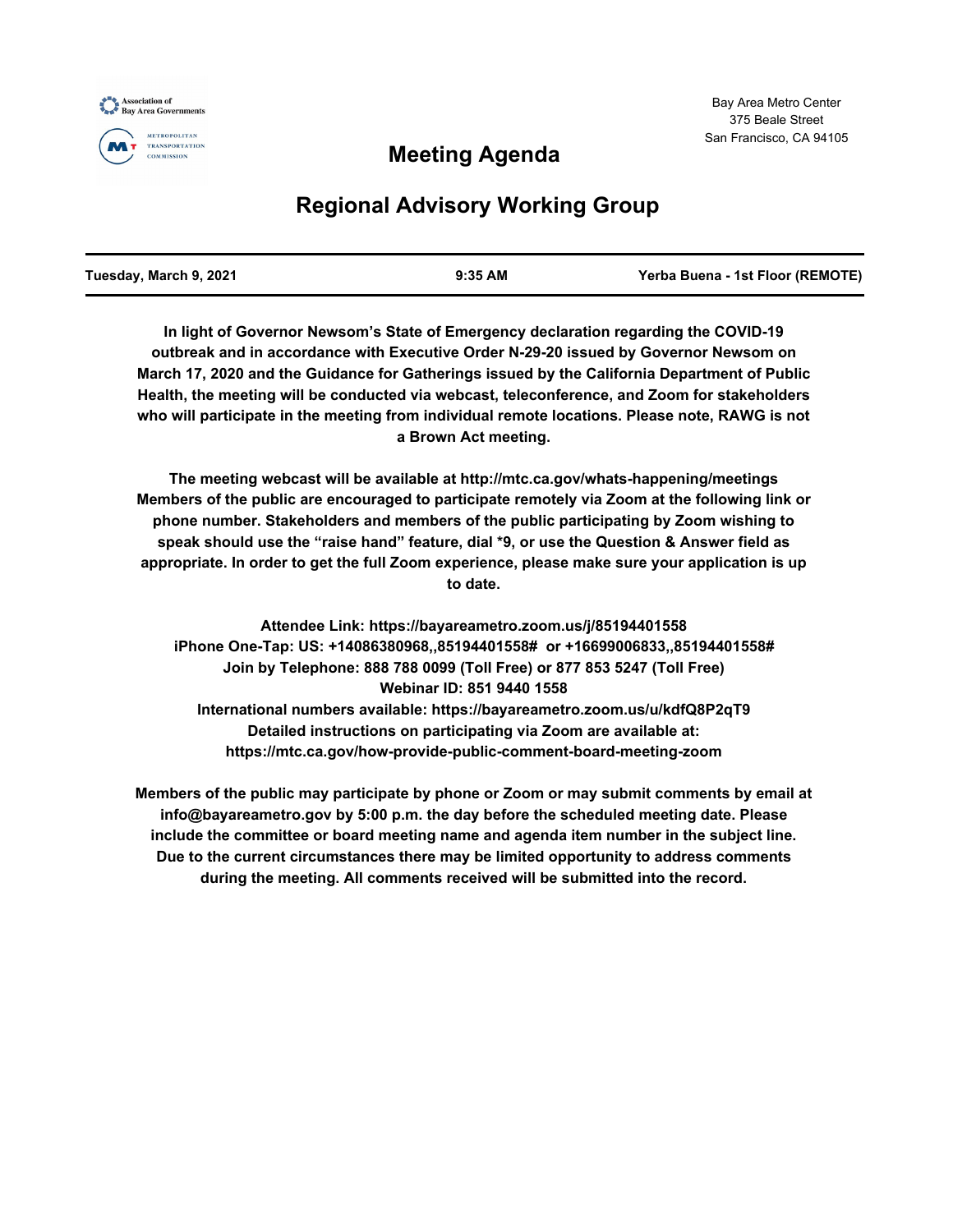#### **9:35 a.m.**

| 1.           | 21-0305             | Welcome, Introductions                                                                                                                       |  |  |
|--------------|---------------------|----------------------------------------------------------------------------------------------------------------------------------------------|--|--|
|              | <b>Presenter:</b>   | Matt Maloney and Dave Vautin                                                                                                                 |  |  |
| 9:40a.m.     |                     |                                                                                                                                              |  |  |
| 2.           | 21-0304             | Plan Bay Area 2050: Implementation Plan Update                                                                                               |  |  |
|              |                     | Initial list of potential implementation actions to support the 35 strategies<br>included in the adopted Plan Bay Area 2050 Final Blueprint. |  |  |
|              | <b>Action:</b>      | Information                                                                                                                                  |  |  |
|              | <b>Presenter:</b>   | Chirag Rabari                                                                                                                                |  |  |
|              | <b>Attachments:</b> | 02i PLNG-5ai PBA50 Implementatio Plan Update-Summary Sheets, Attachme                                                                        |  |  |
|              |                     | 02ii PLNG-5aii PBA50 Implementation Plan update Attachment A-PowerPoir                                                                       |  |  |
|              |                     | 02iii PLNG-5aiii Correspondence Received-PBA50 Implementation Plan upda                                                                      |  |  |
| $10:25$ a.m. |                     |                                                                                                                                              |  |  |
| 3.           | 21-0357             | Plan Bay Area 2050: Environmental Impact Report (EIR) Status Update                                                                          |  |  |
|              |                     | Update on the EIR analysis currently underway, including EIR alternative<br>concepts and strategy modifications.                             |  |  |
|              | Action:             | Information                                                                                                                                  |  |  |
|              | Presenter:          | Dave Vautin and Adam Noelting                                                                                                                |  |  |
|              | <b>Attachments:</b> | 03 PBA50EIR StatusUpdate.pdf                                                                                                                 |  |  |

#### **10:50 a.m.**

### **4. Next Steps / Other Business / Public Comments**

*Stakeholders and members of the public participating by Zoom wishing to speak should use the "raise hand" feature, dial \*9, or use the Question & Answer field as appropriate.*

**10:55 a.m.**

## **5. Adjournment / Next Meeting**

**The next meeting of the Regional Advisory Working Group will be Tuesday, April 6, 2021 at 9:35 a.m. remotely and by webcast as appropriate depending on the status of any shelter in place orders. Any changes to the schedule will be duly noticed to the public.**